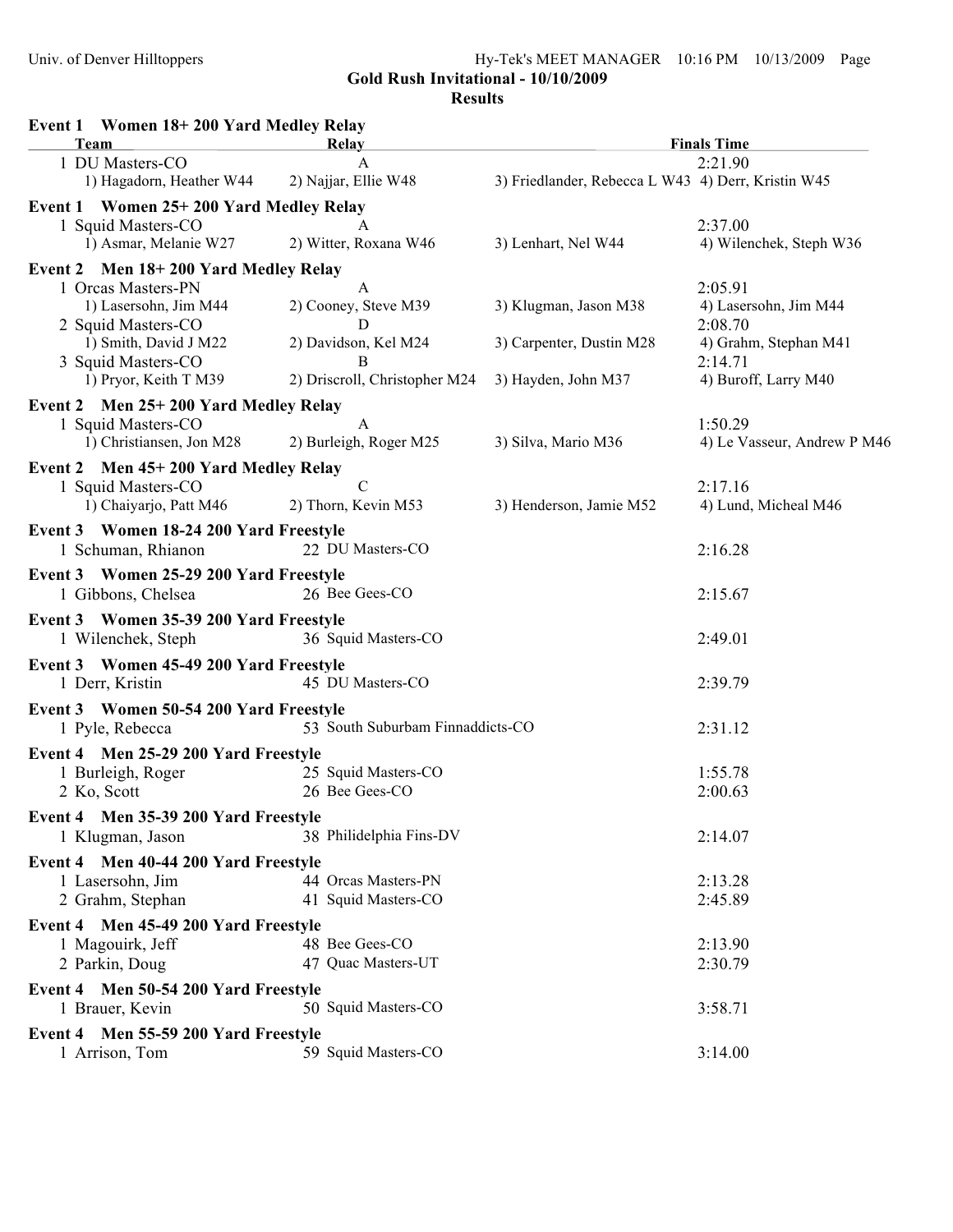| Event 5 Women 35-39 50 Yard Breaststroke                       |                                 |                |
|----------------------------------------------------------------|---------------------------------|----------------|
| 1 Maples, Leah                                                 | 35 Colorado Masters Swimming-CO | 42.61          |
| Event 5 Women 40-44 50 Yard Breaststroke                       |                                 |                |
| 1 Friedlander, Rebecca L 43 Squid Masters-CO                   |                                 | 49.95          |
| Event 5 Women 45-49 50 Yard Breaststroke                       |                                 |                |
| 1 Najjar, Ellie                                                | 48 DU Masters-CO                | 37.83          |
| 2 Witter, Roxana                                               | 46 Squid Masters-CO             | 39.73          |
| 3 Derr, Kristin                                                | 45 DU Masters-CO                | 45.82          |
| Event 6 Men 18-24 50 Yard Breaststroke                         |                                 |                |
| 1 Ganiyev, Doston                                              | 22 Squid Masters-CO             | 32.30          |
| 2 Davidson, Kel                                                | 24 Squid Masters-CO             | 34.94          |
| 3 Driscroll, Christopher 24 Squid Masters-CO                   |                                 | 37.36          |
| Event 6 Men 25-29 50 Yard Breaststroke                         |                                 |                |
| 1 Jackson, Keaka                                               | 29 DU Masters-CO                | 29.76          |
| 2 Christiansen, Jon                                            | 28 Squid Masters-CO             | 30.11          |
| 3 Carpenter, Dustin                                            | 28 Squid Masters-CO             | 33.97          |
| Event 6 Men 35-39 50 Yard Breaststroke                         |                                 |                |
| 1 Cooney, Steve                                                | 39 Lanes Masters Team-NE        | 34.12          |
| Event 6 Men 40-44 50 Yard Breaststroke                         |                                 |                |
| 1 Cruz, Eduardo                                                | 40 Thornton Masters-CO          | 37.37          |
|                                                                |                                 |                |
| Event 6 Men 45-49 50 Yard Breaststroke                         |                                 |                |
| 1 Chaiyarjo, Patt                                              | 46 Squid Masters-CO             | 31.55          |
| 2 Le Vasseur, Andrew P 46 Squid Masters-CO<br>3 Tokarski, Kris | 46 Colorado Masters Swimming-CO | 35.32<br>36.96 |
|                                                                |                                 |                |
| Event 6 Men 55-59 50 Yard Breaststroke                         |                                 |                |
| 1 Lee, Wayne                                                   | 55 Squid Masters-CO             | 43.63          |
| Event 6 Men 65-69 50 Yard Breaststroke                         |                                 |                |
| 1 Johnson, David                                               | 68 Squid Masters-CO             | 1:00.64        |
| Event 7 Women 35-39 200 Yard IM                                |                                 |                |
| 1 Maples, Leah                                                 | 35 Colorado Masters Swimming-CO | 3:19.69        |
| Event 8 Men 18-24 200 Yard IM                                  |                                 |                |
| 1 Smith, David J                                               | 22 Squid Masters-CO             | 2:22.31        |
| <b>Event 8</b> Men 30-34 200 Yard IM                           |                                 |                |
| 1 Cox, Michale                                                 | 32 Jeffco Masters-CO            | 2:12.19        |
| Men 35-39 200 Yard IM<br>Event 8                               |                                 |                |
| 1 Silva, Mario                                                 | 36 Squid Masters-CO             | 2:18.21        |
| 2 Pryor, Keith T                                               | 39 Squid Masters-CO             | 2:39.92        |
| 3 Thodey, Adam                                                 | 35 Squid Masters-CO             | 2:40.22        |
| 4 Hayden, John                                                 | 37 Squid Masters-CO             | 2:52.75        |
| <b>Men 40-44 200 Yard IM</b><br>Event 8                        |                                 |                |
| 1 Barringer, Rob                                               | 44 Colorado Masters Swimming-CO | 2:20.51        |
| 2 Cruz, Eduardo                                                | 40 Thornton Masters-CO          | 2:35.50        |
|                                                                |                                 |                |
| <b>Men 45-49 200 Yard IM</b><br>Event 8                        | 48 Bee Gees-CO                  |                |
| 1 Magouirk, Jeff                                               |                                 | 2:45.15        |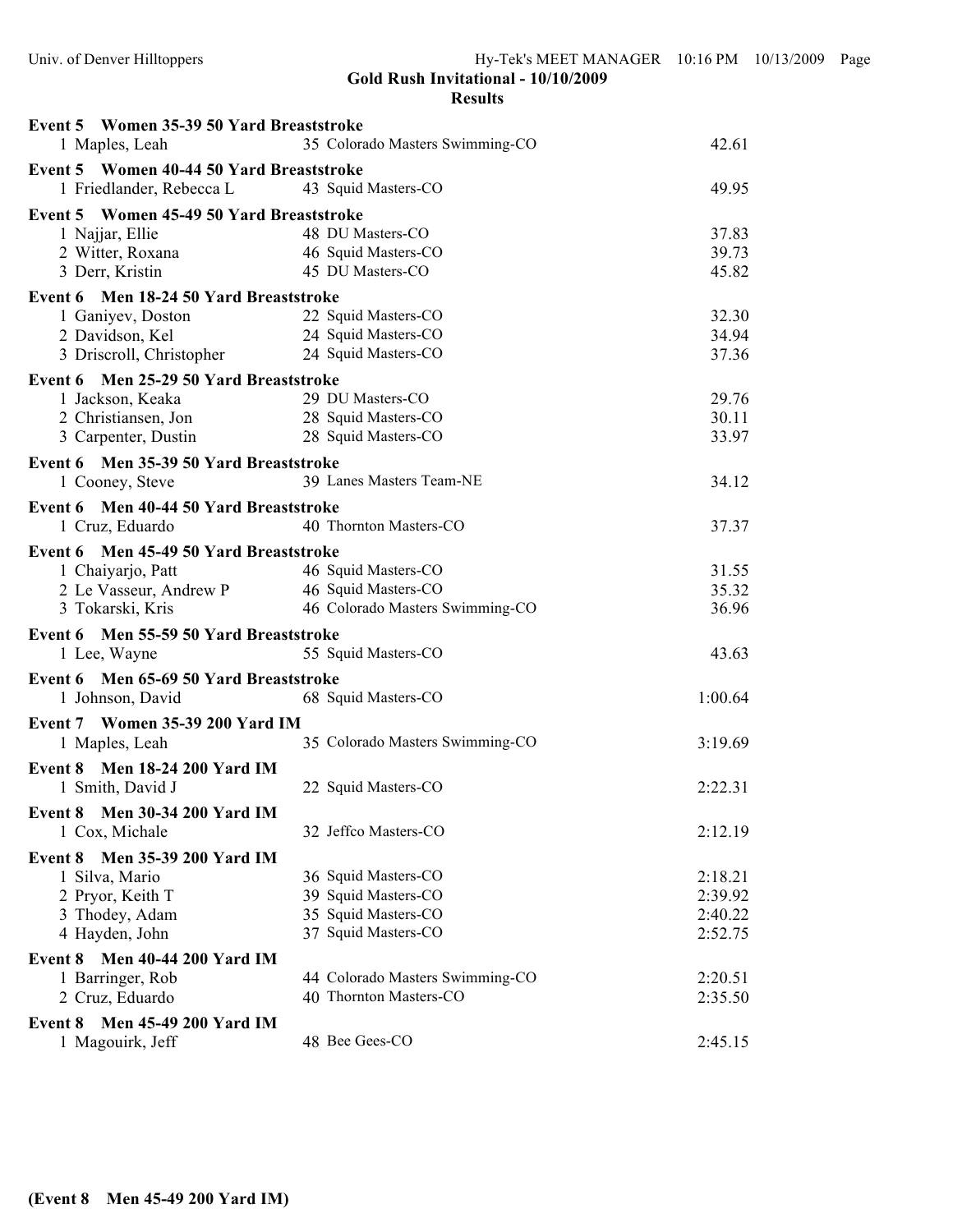| 2 Parkin, Doug                                                          | 47 Quac Masters-UT              | 3:03.77 |
|-------------------------------------------------------------------------|---------------------------------|---------|
| Event 8 Men 50-54 200 Yard IM                                           |                                 |         |
| 1 Henderson, Jamie                                                      | 52 Squid Masters-CO             | 2:53.23 |
| 2 Thorn, Kevin                                                          | 53 Squid Masters-CO             | 3:24.26 |
| Event 8 Men 65-69 200 Yard IM                                           |                                 |         |
| 1 Wolf, Art                                                             | 69 Colorado Masters Swimming-CO | 2:53.43 |
| Event 9 Women 35-39 50 Yard Freestyle                                   |                                 |         |
| 1 Wilenchek, Steph                                                      | 36 Squid Masters-CO             | 34.08   |
| Event 9 Women 40-44 50 Yard Freestyle                                   |                                 |         |
| 1 Hagadorn, Heather                                                     | 44 DU Masters-CO                | 29.52   |
| Event 9 Women 45-49 50 Yard Freestyle                                   |                                 |         |
| 1 Najjar, Ellie                                                         | 48 DU Masters-CO                | 28.21   |
| 2 Derr, Kristin                                                         | 45 DU Masters-CO                | 34.15   |
| Event 10 Men 18-24 50 Yard Freestyle                                    |                                 |         |
| 1 Driscroll, Christopher                                                | 24 Squid Masters-CO             | 26.45   |
| 2 Ganiyev, Doston                                                       | 22 Squid Masters-CO             | 27.19   |
| 3 Davidson, Kel                                                         | 24 Squid Masters-CO             | 31.13   |
| Event 10 Men 25-29 50 Yard Freestyle                                    |                                 |         |
| 1 Jackson, Keaka                                                        | 29 DU Masters-CO                | 23.50   |
| 2 Carpenter, Dustin                                                     | 28 Squid Masters-CO             | 26.30   |
| 3 Crouch, Clayton                                                       | 29 Squid Masters-CO             | 28.58   |
| Event 10 Men 35-39 50 Yard Freestyle                                    |                                 |         |
| 1 Thodey, Adam                                                          | 35 Squid Masters-CO             | 27.63   |
| Event 10 Men 40-44 50 Yard Freestyle                                    |                                 |         |
| 1 Bennett, Christopher                                                  | 43 Squid Masters-CO             | 34.46   |
| Event 10 Men 45-49 50 Yard Freestyle                                    |                                 |         |
| 1 Le Vasseur, Andrew P                                                  | 46 Squid Masters-CO             | 24.12   |
| 2 Chaiyarjo, Patt                                                       | 46 Squid Masters-CO             | 24.50   |
| 3 Tokarski, Kris                                                        | 46 Colorado Masters Swimming-CO | 27.00   |
| 4 Lund, Micheal                                                         | 46 Squid Masters-CO             | 32.11   |
| Event 10 Men 50-54 50 Yard Freestyle                                    |                                 |         |
| 1 Brauer, Kevin                                                         | 50 Squid Masters-CO             | 45.54   |
| Event 10 Men 55-59 50 Yard Freestyle                                    |                                 |         |
| 1 Lee, Wayne                                                            | 55 Squid Masters-CO             | 31.90   |
| 2 Aumiller, Bryan                                                       | 55 Squid Masters-CO             | 32.29   |
| Men 65-69 50 Yard Freestyle<br>Event 10                                 |                                 |         |
| 1 Johnson, David                                                        | 68 Squid Masters-CO             | 40.55   |
| <b>Women 18-24 100 Yard Butterfly</b><br>Event 11                       |                                 |         |
| 1 Schuman, Rhianon                                                      | 22 DU Masters-CO                | 1:13.50 |
|                                                                         |                                 |         |
| <b>Women 25-29 100 Yard Butterfly</b><br>Event 11<br>1 Gibbons, Chelsea | 26 Bee Gees-CO                  | 1:14.98 |
|                                                                         |                                 |         |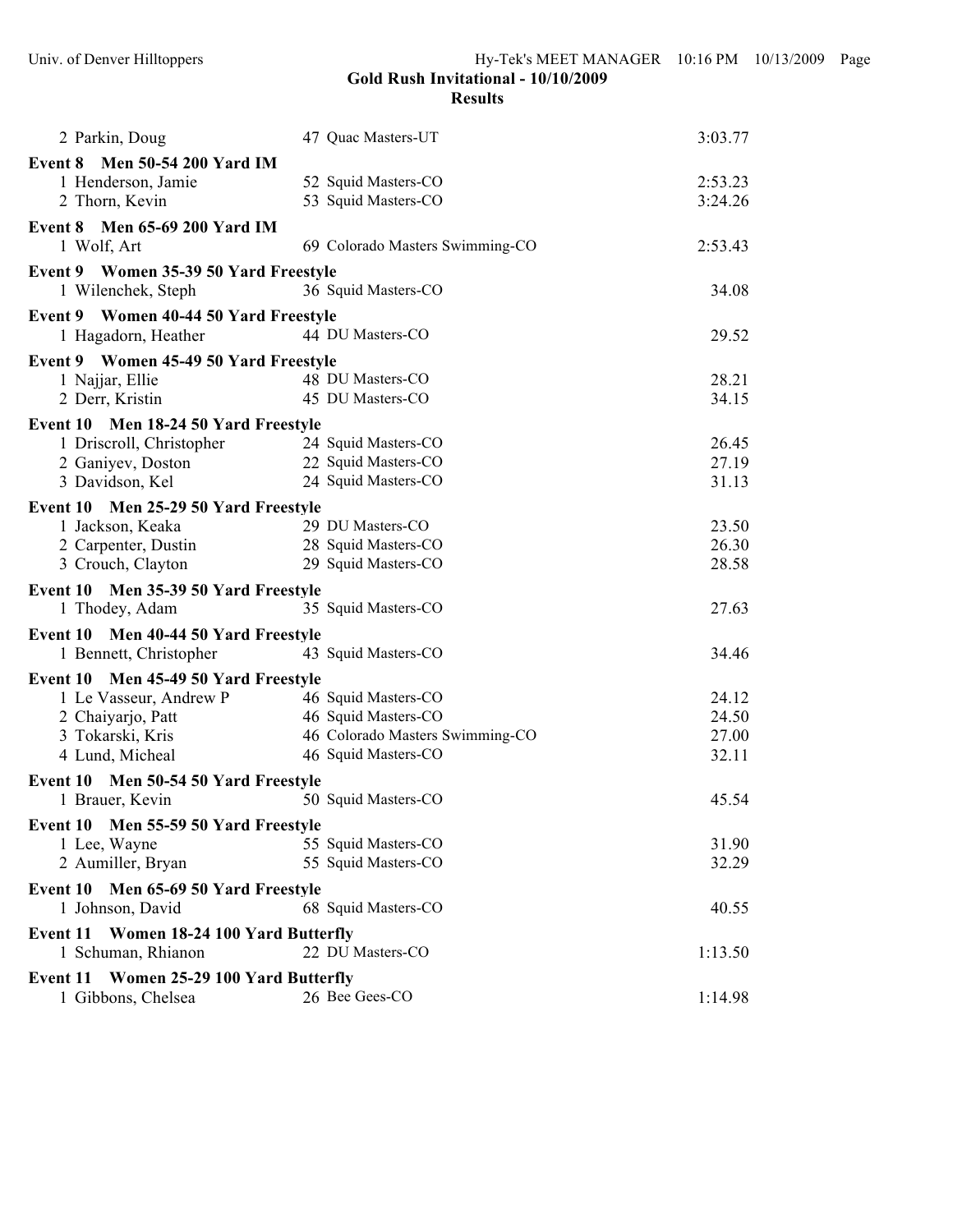| Event 11 Women 40-44 100 Yard Butterfly    |                                            |         |
|--------------------------------------------|--------------------------------------------|---------|
| 1 Friedlander, Rebecca L                   | 43 Squid Masters-CO                        | 1:11.20 |
| Event 11 Women 50-54 100 Yard Butterfly    |                                            |         |
| 1 Pyle, Rebecca                            | 53 South Suburbam Finnaddicts-CO           | 1:20.72 |
| Event 12 Men 18-24 100 Yard Butterfly      |                                            |         |
| 1 Smith, David J                           | 22 Squid Masters-CO                        | 1:06.76 |
| Event 12 Men 25-29 100 Yard Butterfly      |                                            |         |
| 1 Burleigh, Roger                          |                                            | 54.06   |
| 2 Christiansen, Jon                        | 25 Squid Masters-CO<br>28 Squid Masters-CO | 54.69   |
| Event 12 Men 35-39 100 Yard Butterfly      |                                            |         |
| 1 Silva, Mario                             | 36 Squid Masters-CO                        | 1:02.18 |
| 2 Pryor, Keith T                           | 39 Squid Masters-CO                        | 1:17.09 |
| 3 Hayden, John                             | 37 Squid Masters-CO                        | 1:27.78 |
| Event 12 Men 40-44 100 Yard Butterfly      |                                            |         |
| 1 Lasersohn, Jim                           | 44 Orcas Masters-PN                        | 1:08.29 |
| 2 Cruz, Eduardo                            | 40 Thornton Masters-CO                     | 1:18.42 |
| Event 12 Men 65-69 100 Yard Butterfly      |                                            |         |
| 1 Wolf, Art                                | 69 Colorado Masters Swimming-CO            | 1:28.56 |
| Event 13 Women 25-29 50 Yard Backstroke    |                                            |         |
| 1 Asmar, Melanie                           | 27 Squid Masters-CO                        | 39.23   |
| Event 13 Women 40-44 50 Yard Backstroke    |                                            |         |
| 1 Hagadorn, Heather                        | 44 DU Masters-CO                           | 34.56   |
| Event 13 Women 45-49 50 Yard Backstroke    |                                            |         |
| 1 Najjar, Ellie                            | 48 DU Masters-CO                           | 34.47   |
| Event 14 Men 18-24 50 Yard Backstroke      |                                            |         |
| 1 Ganiyev, Doston 22 Squid Masters-CO      |                                            | 34.52   |
| Event 14 Men 25-29 50 Yard Backstroke      |                                            |         |
| 1 Ko, Scott                                | 26 Bee Gees-CO                             | 28.15   |
| 2 Jackson, Keaka                           | 29 DU Masters-CO                           | 28.84   |
| 3 Carpenter, Dustin                        | 28 Squid Masters-CO                        | 32.36   |
| Event 14 Men 45-49 50 Yard Backstroke      |                                            |         |
| 1 Chaiyarjo, Patt                          | 46 Squid Masters-CO                        | 29.32   |
| 2 Le Vasseur, Andrew P                     | 46 Squid Masters-CO                        | 29.96   |
| 3 Tokarski, Kris                           | 46 Colorado Masters Swimming-CO            | 37.89   |
| 4 Lund, Micheal                            | 46 Squid Masters-CO                        | 42.10   |
| Event 14 Men 55-59 50 Yard Backstroke      |                                            |         |
| 1 Lee, Wayne                               | 55 Squid Masters-CO                        | 40.41   |
| 2 Pflum, Glenn                             | 59 Squid Masters-CO                        | 47.63   |
| Event 14 Men 65-69 50 Yard Backstroke      |                                            |         |
| 1 Johnson, David                           | 68 Squid Masters-CO                        | 1:00.55 |
| Event 15<br>Women 35-39 100 Yard Freestyle |                                            |         |
| 1 Wilenchek, Steph                         | 36 Squid Masters-CO                        | 1:17.59 |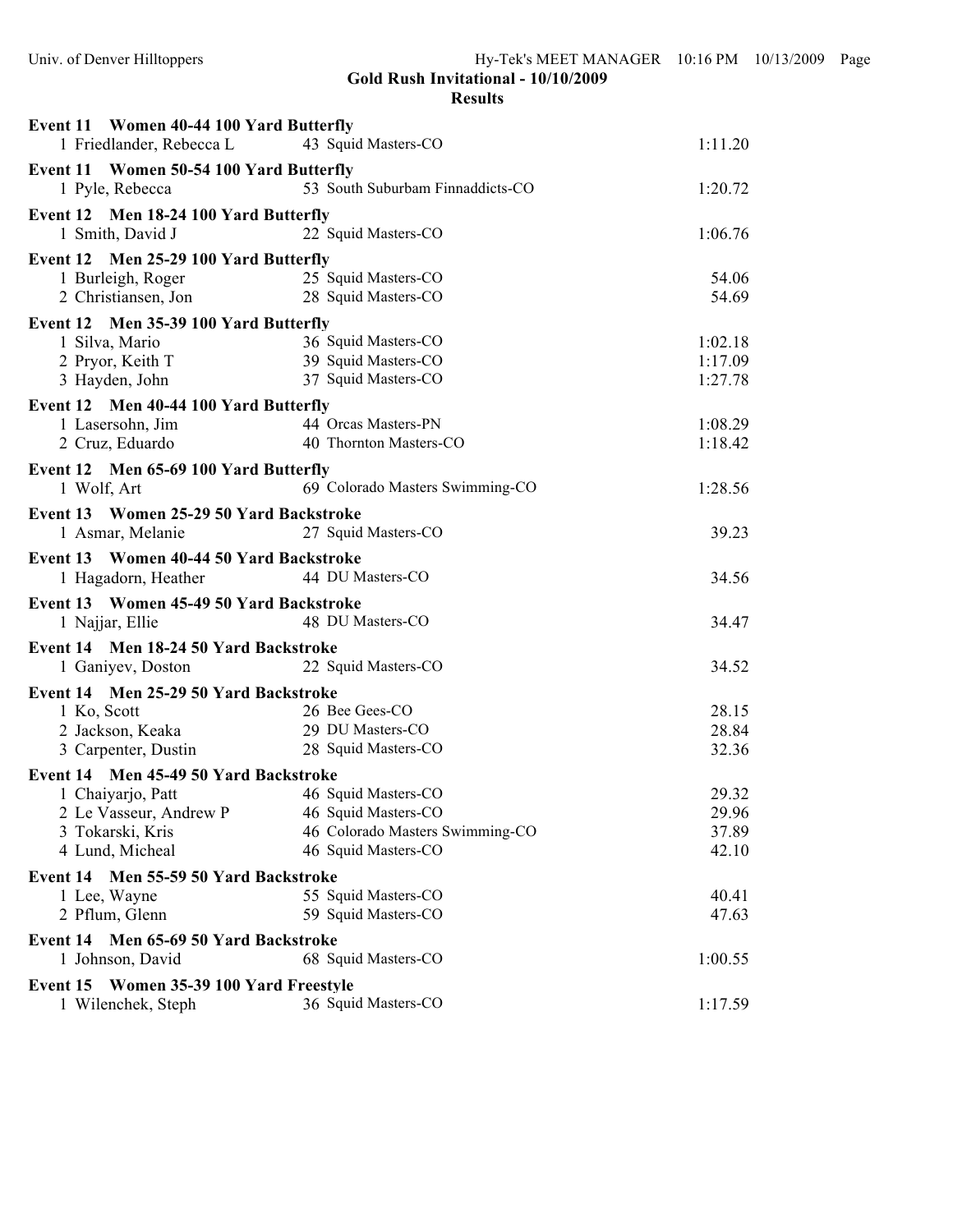| Event 15 Women 40-44 100 Yard Freestyle               |                                              |                       |
|-------------------------------------------------------|----------------------------------------------|-----------------------|
| 1 Lenhart, Nel                                        | 44 Squid Masters-CO                          | 1:19.77               |
| Event 16 Men 18-24 100 Yard Freestyle                 |                                              |                       |
| 1 Driscroll, Christopher                              | 24 Squid Masters-CO                          | 59.48                 |
| 2 Smith, David J                                      | 22 Squid Masters-CO                          | 1:00.51               |
| Event 16 Men 25-29 100 Yard Freestyle                 |                                              |                       |
| 1 Crouch, Clayton                                     | 29 Squid Masters-CO                          | 1:04.27               |
| Event 16 Men 30-34 100 Yard Freestyle                 |                                              |                       |
| 1 Cox, Michale                                        | 32 Jeffco Masters-CO                         | 55.24                 |
| Event 16 Men 35-39 100 Yard Freestyle                 |                                              |                       |
| 1 Silva, Mario                                        | 36 Squid Masters-CO                          | 54.99                 |
| 2 Cooney, Steve                                       | 39 Lanes Masters Team-NE                     | 59.05                 |
| 3 Thodey, Adam                                        | 35 Squid Masters-CO                          | 1:03.57               |
| 4 Pryor, Keith T                                      | 39 Squid Masters-CO                          | 1:04.30               |
| Event 16 Men 40-44 100 Yard Freestyle                 |                                              |                       |
| 1 Barringer, Rob                                      | 44 Colorado Masters Swimming-CO              | 54.69                 |
| 2 Grahm, Stephan                                      | 41 Squid Masters-CO                          | 1:13.34               |
| 3 Bennett, Christopher                                | 43 Squid Masters-CO                          | 1:20.87               |
| Event 16 Men 45-49 100 Yard Freestyle                 |                                              |                       |
| 1 Parkin, Doug                                        | 47 Quac Masters-UT                           | 1:07.79               |
| Event 16 Men 50-54 100 Yard Freestyle                 |                                              |                       |
| 1 Henderson, Jamie                                    | 52 Squid Masters-CO                          | 1:12.27               |
| 2 Brauer, Kevin                                       | 50 Squid Masters-CO                          | 1:46.73               |
| Event 16 Men 55-59 100 Yard Freestyle                 |                                              |                       |
| 1 Aumiller, Bryan                                     | 55 Squid Masters-CO                          | 1:12.90               |
| 2 Arrison, Tom                                        | 59 Squid Masters-CO                          | 1:28.53               |
| Event 16 Men 65-69 100 Yard Freestyle                 |                                              |                       |
| 1 Wolf, Art                                           | 69 Colorado Masters Swimming-CO              | 1:08.53               |
| 2 Johnson, David                                      | 68 Squid Masters-CO                          | 1:34.94               |
| Event 17 Mixed 18+200 Yard Freestyle Relay            |                                              |                       |
| 1 Squid Masters-CO                                    | A                                            | 2:05.14               |
| 1) Pryor, Keith T M39                                 | 2) Smith, David J M22<br>3) Lenhart, Nel W44 | 4) Witter, Roxana W46 |
| <b>Event 21 Women 35-39 100 Yard IM</b>               |                                              |                       |
| 1 Maples, Leah                                        | 35 Colorado Masters Swimming-CO              | 1:29.05               |
| Event 21 Women 45-49 100 Yard IM                      |                                              |                       |
| 1 Najjar, Ellie                                       | 48 DU Masters-CO                             | 1:12.41               |
| 2 Witter, Roxana                                      | 46 Squid Masters-CO                          | 1:23.23               |
| <b>Men 18-24 100 Yard IM</b><br>Event 22              |                                              |                       |
| 1 Ganiyev, Doston                                     | 22 Squid Masters-CO                          | 1:07.30               |
|                                                       |                                              |                       |
| Event 22 Men 25-29 100 Yard IM<br>1 Christiansen, Jon | 28 Squid Masters-CO                          | 55.52                 |
| 2 Jackson, Keaka                                      | 29 DU Masters-CO                             | 56.73                 |
| 3 Carpenter, Dustin                                   | 28 Squid Masters-CO                          | 1:05.03               |
|                                                       |                                              |                       |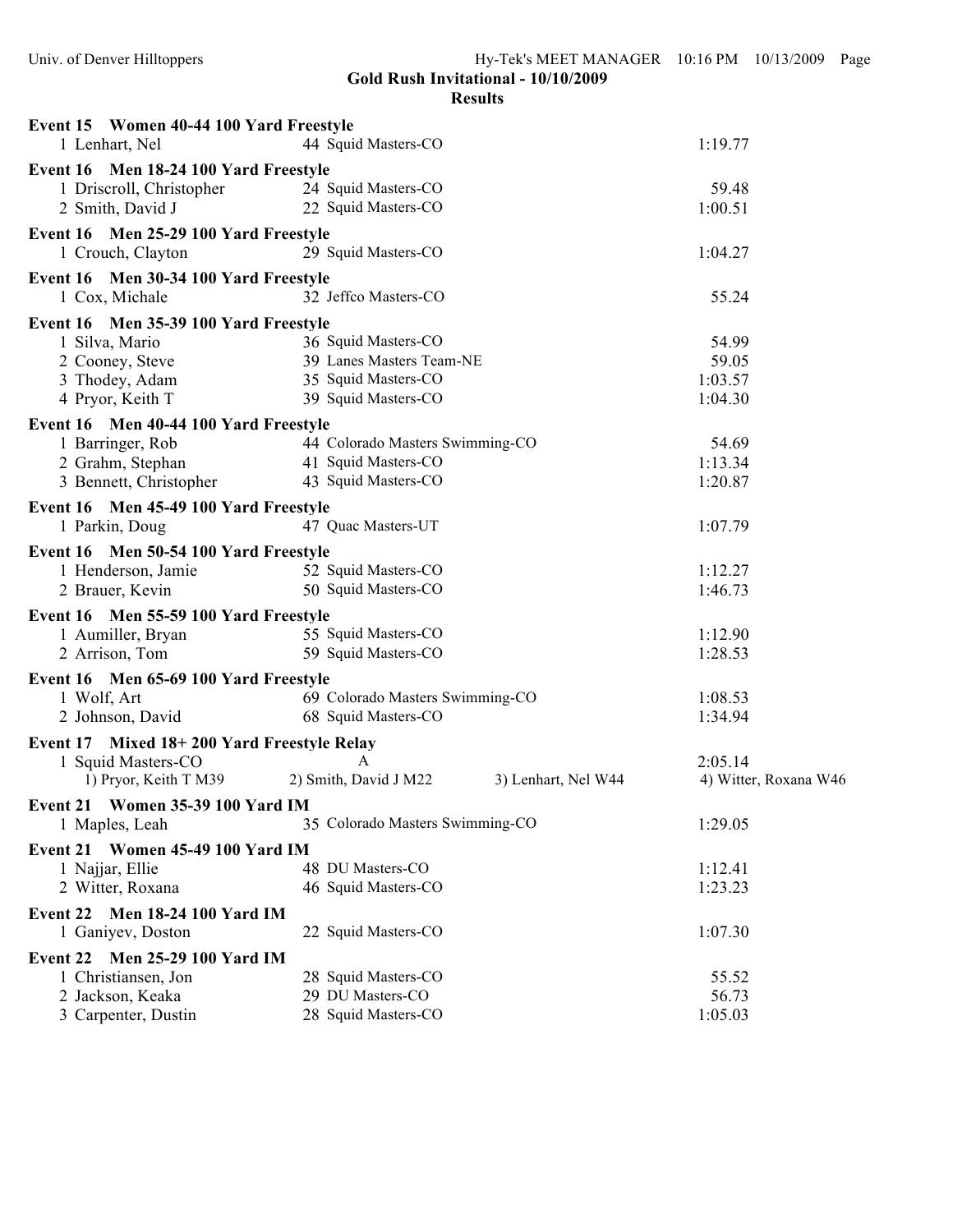| Event 22 Men 35-39 100 Yard IM                                               |                                 |         |
|------------------------------------------------------------------------------|---------------------------------|---------|
| 1 Cooney, Steve                                                              | 39 Lanes Masters Team-NE        | 1:05.63 |
| 2 Thodey, Adam                                                               | 35 Squid Masters-CO             | 1:13.52 |
| 3 Hayden, John                                                               | 37 Squid Masters-CO             | 1:20.85 |
| Event 22 Men 40-44 100 Yard IM                                               |                                 |         |
| 1 Cruz, Eduardo                                                              | 40 Thornton Masters-CO          | 1:10.47 |
| 2 Barnhardt, Mick                                                            | 40 Squid Masters-CO             | 1:19.93 |
| Event 22 Men 45-49 100 Yard IM                                               |                                 |         |
| 1 Chaiyarjo, Patt                                                            | 46 Squid Masters-CO             | 1:00.71 |
| 2 Le Vasseur, Andrew P                                                       | 46 Squid Masters-CO             | 1:05.07 |
| 3 Tokarski, Kris                                                             | 46 Colorado Masters Swimming-CO | 1:12.19 |
| 4 Magouirk, Jeff                                                             | 48 Bee Gees-CO                  | 1:15.92 |
| 5 Parkin, Doug                                                               | 47 Quac Masters-UT              | 1:17.11 |
| 6 Lund, Micheal                                                              | 46 Squid Masters-CO             | 1:28.88 |
| Event 22 Men 50-54 100 Yard IM                                               |                                 |         |
| 1 Henderson, Jamie                                                           | 52 Squid Masters-CO             | 1:22.04 |
| 2 Thorn, Kevin                                                               | 53 Squid Masters-CO             | 1:37.81 |
| Event 22 Men 55-59 100 Yard IM                                               |                                 |         |
| 1 Aumiller, Bryan                                                            | 55 Squid Masters-CO             | 1:26.24 |
| 2 Arrison, Tom                                                               | 59 Squid Masters-CO             | 1:48.85 |
| 3 Pflum, Glenn                                                               | 59 Squid Masters-CO             | 1:55.73 |
|                                                                              |                                 |         |
| Event 23 Women 18-24 100 Yard Backstroke                                     |                                 |         |
| 1 Pollard, Roxana                                                            | 21 Boulder Aquatics Masters-CO  | 1:31.88 |
| Event 23 Women 25-29 100 Yard Backstroke                                     |                                 |         |
| 1 Gibbons, Chelsea                                                           | 26 Bee Gees-CO                  | 1:12.83 |
| 2 Asmar, Melanie                                                             | 27 Squid Masters-CO             | 1:23.84 |
| Event 23 Women 40-44 100 Yard Backstroke                                     |                                 |         |
| 1 Friedlander, Rebecca L                                                     | 43 Squid Masters-CO             | 1:20.30 |
| Event 24 Men 18-24 100 Yard Backstroke                                       |                                 |         |
| 1 Smith, David J                                                             | 22 Squid Masters-CO             | 1:10.17 |
| Event 24 Men 25-29 100 Yard Backstroke                                       |                                 |         |
| 1 Ko, Scott                                                                  | 26 Bee Gees-CO                  | 58.50   |
|                                                                              |                                 |         |
| Event 24 Men 35-39 100 Yard Backstroke<br>1 Silva, Mario 36 Squid Masters-CO |                                 | 1:06.08 |
| 2 Pryor, Keith T                                                             | 39 Squid Masters-CO             | 1:21.00 |
|                                                                              |                                 |         |
| Event 24 Men 40-44 100 Yard Backstroke                                       |                                 |         |
| 1 Barringer, Rob                                                             | 44 Colorado Masters Swimming-CO | 1:06.01 |
| Event 24 Men 45-49 100 Yard Backstroke                                       |                                 |         |
| 1 Lund, Micheal                                                              | 46 Squid Masters-CO             | 1:44.47 |
| Event 24 Men 55-59 100 Yard Backstroke                                       |                                 |         |
| 1 Lee, Wayne                                                                 | 55 Squid Masters-CO             | 1:31.79 |
| 2 Pflum, Glenn                                                               | 59 Squid Masters-CO             | 1:56.36 |
| Event 24 Men 65-69 100 Yard Backstroke                                       |                                 |         |
| 1 Wolf, Art                                                                  | 69 Colorado Masters Swimming-CO | 1:22.38 |
|                                                                              |                                 |         |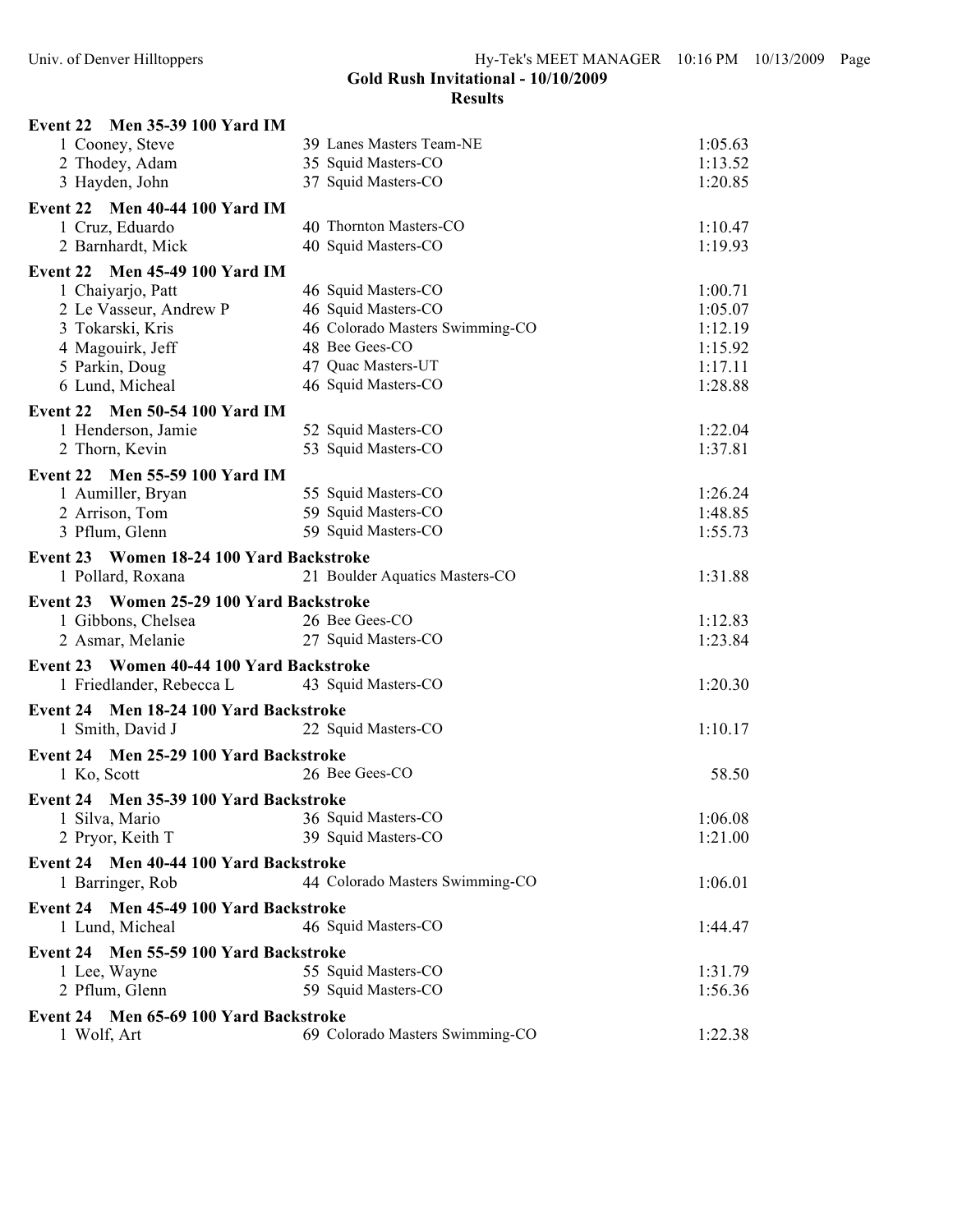| Event 25 Women 40-44 50 Yard Butterfly                        |                                         |         |
|---------------------------------------------------------------|-----------------------------------------|---------|
| 1 Lenhart, Nel                                                | 44 Squid Masters-CO                     | 42.09   |
| Event 25 Women 45-49 50 Yard Butterfly                        |                                         |         |
| 1 Najjar, Ellie                                               | 48 DU Masters-CO                        | 31.90   |
| Event 25 Women 50-54 50 Yard Butterfly                        |                                         |         |
| 1 Pyle, Rebecca                                               | 53 South Suburbam Finnaddicts-CO        | 41.07   |
| Event 26 Men 18-24 50 Yard Butterfly                          |                                         |         |
| 1 Ganiyev, Doston                                             | 22 Squid Masters-CO                     | 28.78   |
| Event 26 Men 25-29 50 Yard Butterfly                          |                                         |         |
| 1 Jackson, Keaka                                              | 29 DU Masters-CO                        | 24.86   |
| 2 Christiansen, Jon                                           | 29 DU Masters-CO<br>28 Squid Masters-CO | 25.11   |
| 3 Carpenter, Dustin                                           | 28 Squid Masters-CO                     | 28.99   |
| Event 26 Men 35-39 50 Yard Butterfly                          |                                         |         |
| 1 Thodey, Adam                                                | 35 Squid Masters-CO                     | 30.85   |
| Event 26 Men 40-44 50 Yard Butterfly                          |                                         |         |
| 1 Lasersohn, Jim                                              | 44 Orcas Masters-PN                     | 28.48   |
| 2 Cruz, Eduardo                                               | 40 Thornton Masters-CO                  | 31.28   |
| 3 Bennett, Christopher                                        | 43 Squid Masters-CO                     | 33.11   |
| Event 26 Men 45-49 50 Yard Butterfly                          |                                         |         |
| 1 Le Vasseur, Andrew P                                        | 46 Squid Masters-CO                     | 26.59   |
| 2 Chaiyarjo, Patt                                             | 46 Squid Masters-CO                     | 28.04   |
| 3 Tokarski, Kris                                              | 46 Colorado Masters Swimming-CO         | 31.70   |
|                                                               |                                         |         |
|                                                               |                                         |         |
| Event 26 Men 50-54 50 Yard Butterfly                          |                                         |         |
| 1 Henderson, Jamie                                            | 52 Squid Masters-CO                     | 34.27   |
| Event 26 Men 55-59 50 Yard Butterfly                          |                                         |         |
| 1 Aumiller, Bryan                                             | 55 Squid Masters-CO                     | 37.06   |
| Event 27 Women 25-29 100 Yard Breaststroke                    |                                         |         |
| 1 Gibbons, Chelsea                                            | 26 Bee Gees-CO                          | 1:20.21 |
| Event 27 Women 35-39 100 Yard Breaststroke                    |                                         |         |
| 1 Maples, Leah                                                | 35 Colorado Masters Swimming-CO         | 1:33.18 |
| Event 28 Men 18-24 100 Yard Breaststroke                      |                                         |         |
| 1 Smith, David J                                              | 22 Squid Masters-CO                     | 1:17.26 |
|                                                               |                                         |         |
| Event 28 Men 25-29 100 Yard Breaststroke                      |                                         |         |
| 1 Burleigh, Roger                                             | 25 Squid Masters-CO                     | 1:06.74 |
| Event 28 Men 35-39 100 Yard Breaststroke                      |                                         |         |
| 1 Silva, Mario                                                | 36 Squid Masters-CO                     | 1:13.59 |
| 2 Cooney, Steve                                               | 39 Lanes Masters Team-NE                | 1:16.47 |
| 3 Pryor, Keith T                                              | 39 Squid Masters-CO                     | 1:25.31 |
| 4 Hayden, John                                                | 37 Squid Masters-CO                     | 1:25.46 |
| Event 28 Men 40-44 100 Yard Breaststroke                      |                                         |         |
| 1 Barnhardt, Mick                                             | 40 Squid Masters-CO                     | 1:20.66 |
| Men 45-49 100 Yard Breaststroke<br>Event 28<br>1 Parkin, Doug | 47 Quac Masters-UT                      | 1:26.11 |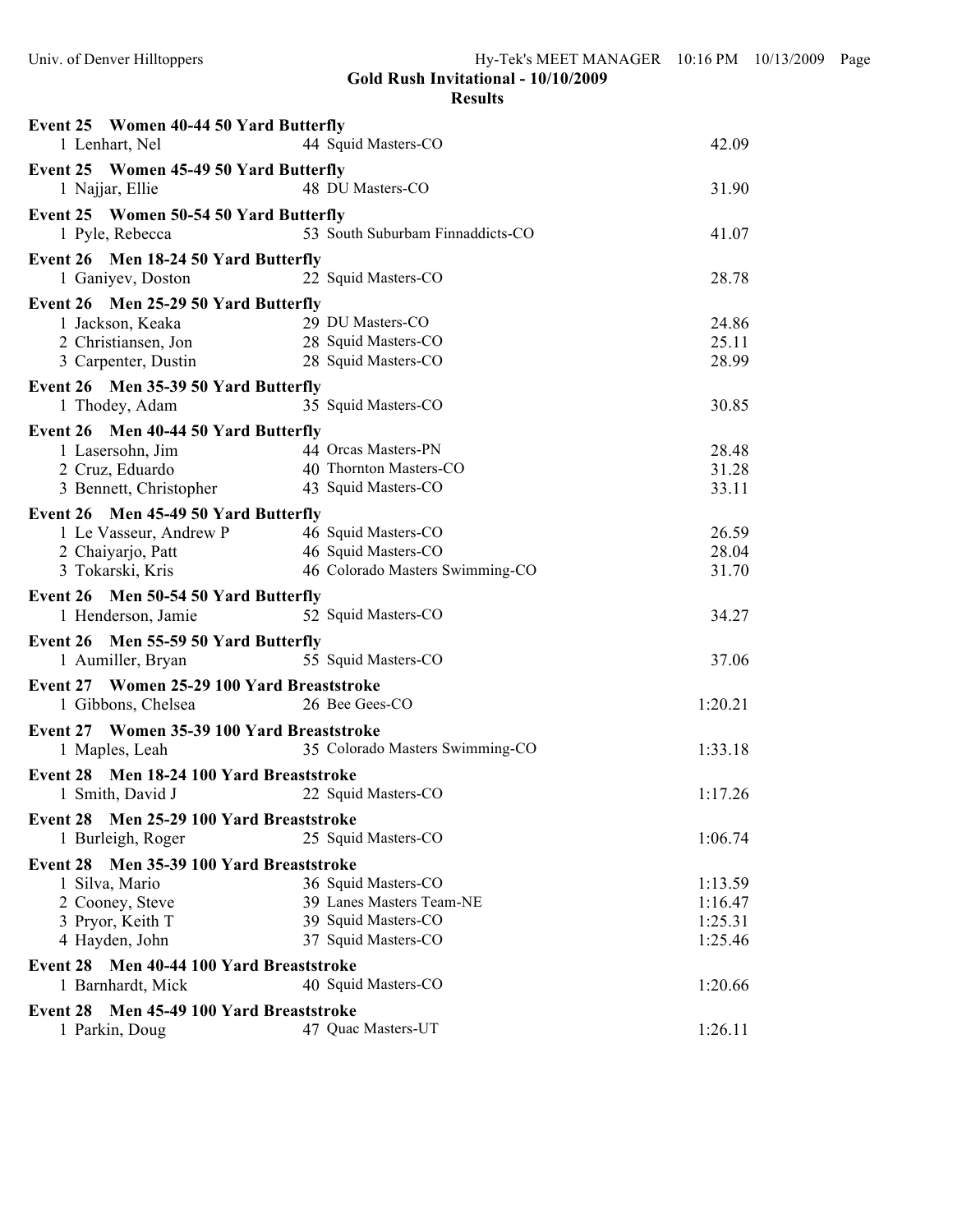| Event 28 Men 55-59 100 Yard Breaststroke<br>1 Lee, Wayne                                | 55 Squid Masters-CO              |                        | 1:44.54                             |
|-----------------------------------------------------------------------------------------|----------------------------------|------------------------|-------------------------------------|
| Event 28 Men 65-69 100 Yard Breaststroke                                                |                                  |                        |                                     |
| 1 Wolf, Art                                                                             | 69 Colorado Masters Swimming-CO  |                        | 1:29.07                             |
| 1 Wolf, Art<br>2 Johnson, David                                                         | 68 Squid Masters-CO              |                        | 1:58.81                             |
| Event 29 Men 35-39 500 Yard Freestyle                                                   |                                  |                        |                                     |
| 1 Klugman, Jason                                                                        | 38 Philidelphia Fins-DV          |                        | 5:47.60                             |
| Event 29 Men 40-44 500 Yard Freestyle                                                   |                                  |                        |                                     |
| 1 Barringer, Rob                                                                        | 44 Colorado Masters Swimming-CO  |                        | 5:47.07                             |
| 2 Lasersohn, Jim                                                                        | 44 Orcas Masters-PN              |                        | 6:15.28                             |
| 3 Grahm, Stephan                                                                        | 41 Squid Masters-CO              |                        | 7:37.75                             |
| Event 29 Men 45-49 500 Yard Freestyle<br>1 Magouirk, Jeff                               | 48 Bee Gees-CO                   |                        | 6:12.33                             |
| Event 29 Men 55-59 500 Yard Freestyle                                                   |                                  |                        |                                     |
| 1 Arrison, Tom                                                                          | 59 Squid Masters-CO              |                        | 9:09.12                             |
| Event 30 Women 18-24 500 Yard Freestyle<br>1 Schuman, Rhianon 22 DU Masters-CO          |                                  |                        | 6:10.87                             |
| Event 30 Women 25-29 500 Yard Freestyle<br>1 Asmar, Melanie                             | 27 Squid Masters-CO              |                        | 7:16.22                             |
| Event 30 Women 40-44 500 Yard Freestyle<br>1 Friedlander, Rebecca L 43 Squid Masters-CO |                                  |                        | 6:09.67                             |
| Event 30 Women 45-49 500 Yard Freestyle<br>1 Witter, Roxana                             | 46 Squid Masters-CO              |                        | 7:09.33                             |
| Event 30 Women 50-54 500 Yard Freestyle<br>1 Pyle, Rebecca                              | 53 South Suburbam Finnaddicts-CO |                        | 6:59.57                             |
| Event 30 Women 55-59 500 Yard Freestyle<br>1 West, Ginny                                | 56 Squid Masters-CO              |                        | 8:33.28                             |
|                                                                                         |                                  |                        |                                     |
| Event 32 Men 25-29 400 Yard IM<br>1 Ko, Scott                                           | 26 Bee Gees-CO                   |                        | 5:32.09                             |
| Event 32 Men 30-34 400 Yard IM<br>1 Cox, Michale                                        | 32 Jeffco Masters-CO             |                        | 4:45.83                             |
| <b>Event 32</b> Men 45-49 400 Yard IM<br>1 Magouirk, Jeff                               | 48 Bee Gees-CO                   |                        | 6:03.84                             |
| Event 33 Women 18+200 Yard Freestyle Relay                                              |                                  |                        |                                     |
| 1 Squid Masters-CO                                                                      | A                                |                        | 2:23.74                             |
| 1) Asmar, Melanie W27                                                                   | 2) West, Ginny W56               | 3) Lenhart, Nel W44    | 4) Witter, Roxana W46               |
| Event 34 Men 18+200 Yard Freestyle Relay                                                |                                  |                        |                                     |
| 2 Squid Masters-CO                                                                      | C                                |                        | 1:49.55                             |
| 1) Thodey, Adam M35                                                                     | 2) Carpenter, Dustin M28         | 3) Smith, David J M22  | 4) Ganiyev, Doston M22              |
| Event 34 Men 25+200 Yard Freestyle Relay                                                |                                  |                        |                                     |
| 1 Squid Masters-CO<br>1) Le Vasseur, Andrew P M46 2) Silva, Mario M36                   | A                                | 3) Burleigh, Roger M25 | 1:39.27<br>4) Christiansen, Jon M28 |
|                                                                                         |                                  |                        |                                     |